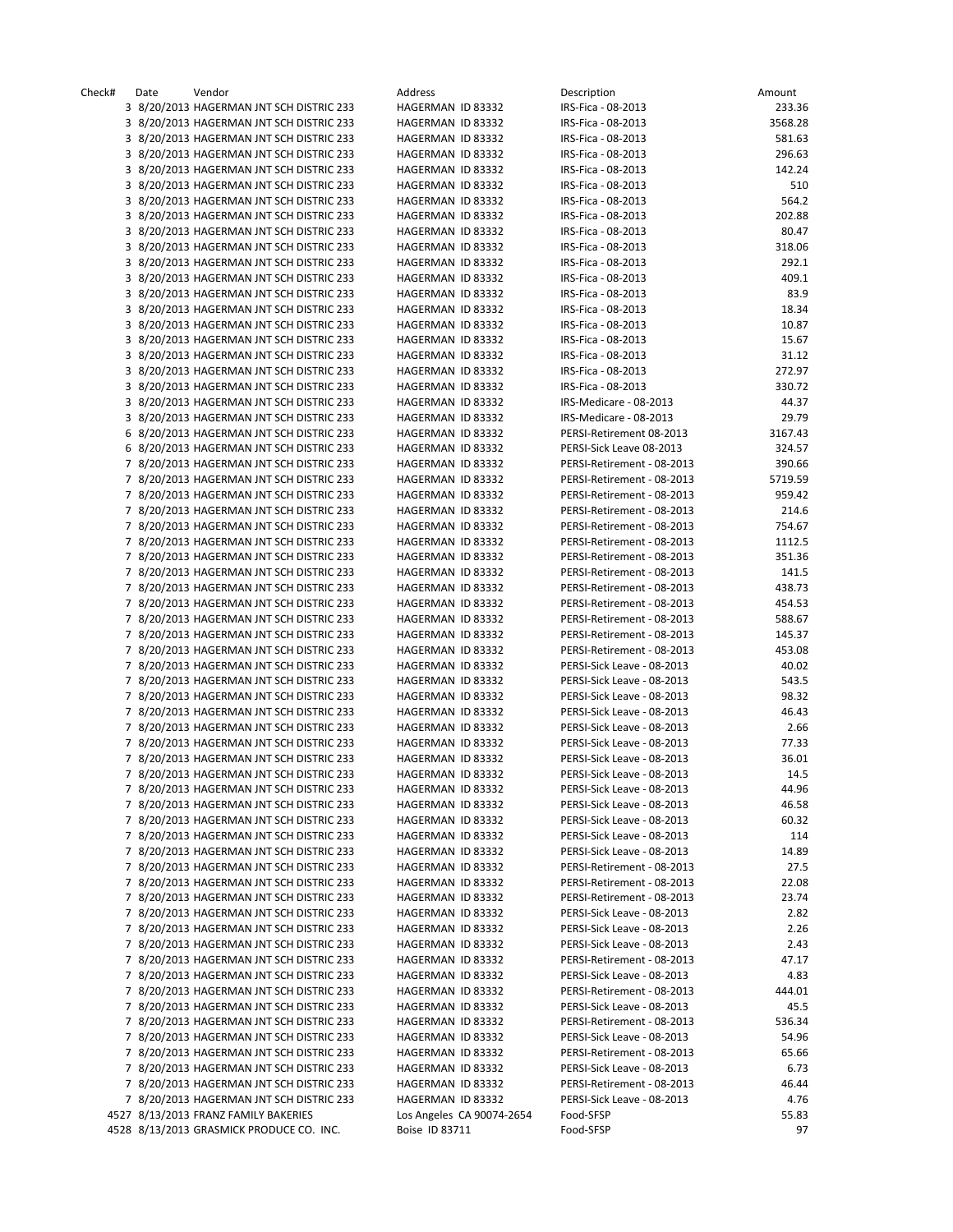4529 8/13/2013 CHAPPELS MARKET HAGAERMAN ID 83332 4529 8/13/2013 CHAPPELS MARKET HAGAERMAN ID 83332 4529 8/13/2013 CHAPPELS MARKET HAGAERMAN ID 83332 4529 8/13/2013 CHAPPELS MARKET HAGAERMAN ID 83332 4530 8/13/2013 MEADOW GOLD DAIRY DENVER CO 80271-0960 F 41292 8/13/2013 COLLEGE OF SO IDAHO FOUNDATION TWIN FALLS ID 83303-1238 41292 8/13/2013 COLLEGE OF SO IDAHO FOUNDATION TWIN FALLS ID 83303-1238 41292 8/13/2013 COLLEGE OF SO IDAHO FOUNDATION TWIN FALLS ID 83303-1238 41292 8/13/2013 COLLEGE OF SO IDAHO FOUNDATION TWIN FALLS ID 83303-1238 41292 8/13/2013 COLLEGE OF SO IDAHO FOUNDATION TWIN FALLS ID 83303-1238 41292 8/13/2013 COLLEGE OF SO IDAHO FOUNDATION TWIN FALLS ID 83303-1238 41292 8/13/2013 COLLEGE OF SO IDAHO FOUNDATION TWIN FALLS ID 83303-1238 41292 8/13/2013 COLLEGE OF SO IDAHO FOUNDATION TWIN FALLS ID 83303-1238 41292 8/13/2013 COLLEGE OF SO IDAHO FOUNDATION TWIN FALLS ID 83303-1238 41293 8/13/2013 COLLEGE OF SO IDAHO FOUNDATION TWIN FALLS ID 83303-1238 41294 8/13/2013 BOISE STATE UNIVERSITY BOISE ID 83725 41295 8/13/2013 COLLEGE OF SO IDAHO FOUNDATION TWIN FALLS ID 83303 41296 8/13/2013 BOISE STATE UNIVERSITY BOISE ID 83725 41296 8/13/2013 BOISE STATE UNIVERSITY BOISE ID 83725 41296 8/13/2013 BOISE STATE UNIVERSITY BOISE ID 83725 41296 8/13/2013 BOISE STATE UNIVERSITY BOISE ID 83725 41296 8/13/2013 BOISE STATE UNIVERSITY BOISE ID 83725 41297 8/13/2013 BRIGHAM YOUNG UNIVERSITY - ID REXBURG ID 83460-1625 41298 8/13/2013 BRIGHAM YOUNG UNIVERSITY - UT PROVO UT 84602 41311 8/13/2013 ACE HARDWARE HAGERMAN ID 83332 41311 8/13/2013 ACE HARDWARE HAGERMAN ID 83332 41311 8/13/2013 ACE HARDWARE HAGERMAN ID 83332 41311 8/13/2013 ACE HARDWARE HAGERMAN ID 83332 41311 8/13/2013 ACE HARDWARE HAGERMAN ID 83332 P 41311 8/13/2013 ACE HARDWARE HAGERMAN ID 83332 B 41311 8/13/2013 ACE HARDWARE HAGERMAN ID 83332 BallField 41311 8/13/2013 ACE HARDWARE HAGERMAN ID 83332 41311 8/13/2013 ACE HARDWARE HAGERMAN ID 83332 41311 8/13/2013 ACE HARDWARE HAGERMAN ID 83332 41311 8/13/2013 ACE HARDWARE HAGERMAN ID 83332 41311 8/13/2013 ACE HARDWARE HAGERMAN ID 83332 41311 8/13/2013 ACE HARDWARE HAGERMAN ID 83332 41311 8/13/2013 ACE HARDWARE HAGERMAN ID 83332 41311 8/13/2013 ACE HARDWARE HAGERMAN ID 83332 41311 8/13/2013 ACE HARDWARE HAGERMAN ID 83332 41311 8/13/2013 ACE HARDWARE **HAGERMAN ID 83332** 41311 8/13/2013 ACE HARDWARE HAGERMAN ID 83332 41311 8/13/2013 ACE HARDWARE HAGERMAN ID 83332 41311 8/13/2013 ACE HARDWARE HAGERMAN ID 83332 41311 8/13/2013 ACE HARDWARE HAGERMAN ID 83332 S 41311 8/13/2013 ACE HARDWARE HAGERMAN ID 83332 S 41311 8/13/2013 ACE HARDWARE HAGERMAN ID 83332 41311 8/13/2013 ACE HARDWARE HAGERMAN ID 83332 41311 8/13/2013 ACE HARDWARE HAGERMAN ID 83332 41311 8/13/2013 ACE HARDWARE HAGERMAN ID 83332 41311 8/13/2013 ACE HARDWARE HAGERMAN ID 83332 41311 8/13/2013 ACE HARDWARE HAGERMAN ID 83332 41311 8/13/2013 ACE HARDWARE HAGERMAN ID 83332 41311 8/13/2013 ACE HARDWARE HAGERMAN ID 83332 41312 8/13/2013 AMER NETWORKS Clearwater FL 33762 L 41312 8/13/2013 AMER NETWORKS Clearwater FL 33762 41312 8/13/2013 AMER NETWORKS Clearwater FL 33762 41313 8/13/2013 BIOLOGIX SERVICE CORP ST LOUIS MO 63132 DR 41313 8/13/2013 BIOLOGIX SERVICE CORP ST LOUIS MO 63132 41314 8/13/2013 CABLE ONE INTERNET TWIN FALLS ID 83301 41315 8/13/2013 CASH 41315 8/13/2013 CASH 41316 8/13/2013 CAXTON PRINTERS CALDWELL ID 83605 41316 8/13/2013 CAXTON PRINTERS CALDWELL ID 83605 41316 8/13/2013 CAXTON PRINTERS CALDWELL ID 83605 41316 8/13/2013 CAXTON PRINTERS CALDWELL ID 83605 41316 8/13/2013 CAXTON PRINTERS CALDWELL ID 83605 41316 8/13/2013 CAXTON PRINTERS CALDWELL ID 83605

| SFSP-Food                                                             | 15.46          |
|-----------------------------------------------------------------------|----------------|
| SFSP-Food                                                             | 7.67           |
| SFSP-Food<br>SFSP-Food                                                | 14.09<br>4.83  |
| ood-SFSP                                                              | 194.72         |
| 12/13 Wetzel-Patti Iversen                                            | 1500           |
| 12/13 Wetzel-Nicole Knott                                             | 1500           |
| 12/13 Wetzel-Jessica Regnier                                          | 1500           |
| 12/13 Wetzel-Maria Marez                                              | 1500           |
| 12/13 Wetzel-Sheala Owsley                                            | 1000           |
| 12/13 Wetzel-Aaron Rooney                                             | 1000           |
| 12/13 Wetzel-Brian Daily                                              | 500            |
| 12/13 Wetzel-Jaren Knott                                              | <b>500</b>     |
| 12/13 Wetzel-Ismael Sandoval                                          | <b>500</b>     |
| 12/13 Wilson-Maria Marez                                              | 150            |
| 12/13 Madarieta-Raven Boyer<br>12/13 Madarieta-Aaron Rooney           | 2500<br>2500   |
| 12/13 Wetzel-Raven Boyer                                              | 1500           |
| 12/13 Wetzel-Megan Bean                                               | 1000           |
| 12/13 Wetzel-Riley Sauer                                              | 1000           |
| 12/13 Wetzel-Rachel Steele                                            | 1000           |
| 12/13 Wetzel-Sara Stowell                                             | 500            |
| 12/13 Wetzel-Morgan Knight                                            | <b>500</b>     |
| 12/13 Wetzel-Kyra Perron                                              | 1000           |
| Goo Gone-Carpet                                                       | 3.49           |
| 2-4-D Weeds                                                           | 30.99          |
| Pump Filter-4" pvc Tee                                                | 15.99          |
| Pump Filter-Fmales Males Bushings                                     | 26.26          |
| ump Filter-4" PVC Pipe                                                | 12.4           |
| BallField-Max Paer<br>3allField-PVC Galv                              | 41.98<br>8.98  |
| Fractor Sv-2.5gal Hyd. Fluid                                          | 35.99          |
| 100' Hose-FBfield                                                     | 74.99          |
| 1/4 Barbs                                                             | 2.99           |
| Sprinklr Sys Galv Bell                                                | 2.1            |
| Sprinklr Sys-4" S&D                                                   | 51.3           |
| Sprinklr Sys-Redy Mix                                                 | 61             |
| Sprinklr Sys-Galv Pipe                                                | 7.25           |
| Sprinklr Sys-Threands                                                 | 4              |
| Sprinklr Sys-28 Clamps                                                | 44.52          |
| <b>Measuring Cups</b>                                                 | 1.5            |
| Sprinklr Sys-Sprinkler Rings                                          | 17.98<br>10.49 |
| Sprinklr SysSharkbite-Hose repairs<br>Sprinklr Sys-1/2x1/2 90         | 4.74           |
| Sprinklr Sys-Maxi Paw                                                 | 41.98          |
| Sprinklr Sys-1x3/4 Galv Bell                                          | 5.3            |
| Sprinklr Sys-Close Nipple                                             | 0.98           |
| Lg Remuda Wk Weeds                                                    | 59.99          |
| Ex Fan-bathroom                                                       | 15.99          |
| lose Back-grounds                                                     | 5.99           |
| Bushing clamp tubing-FBField                                          | 13.64          |
| Back Wall-chisel OSHA                                                 | 8.99           |
| Back Wall-MotorMix OSHa                                               | 12.5           |
| Back Wall-Solid Blks OSHA                                             | 91.35          |
| EVY 2-2mtr 10gb Duplex Fiber Cabl                                     | 43.98          |
| EVY 2-10gb Multimode Transceiver<br>EVY 2-Stackabl 48port gb Layer Sw | 41C<br>1850    |
| <b>DropZone</b>                                                       | 260.47         |
| <b>(leen Flow</b>                                                     | 78.26          |
| nternet Connect                                                       | 99.95          |
| ostage - GS                                                           | 50             |
| ostage - HS                                                           | 50             |
| 10-Imag It Skls #1-K                                                  | 622.75         |
| 40-Imag It Skls #2-K                                                  | 622.75         |
| 29-Imag It Skls #1 Gr3                                                | 512.12         |
| 26-Imag It Skls #2 Gr3                                                | 459.14         |
| 26-Lang Arts Today wkb gr6                                            | 156.56         |
| 26-Pract Rdg Bk gr 5                                                  | 392.08         |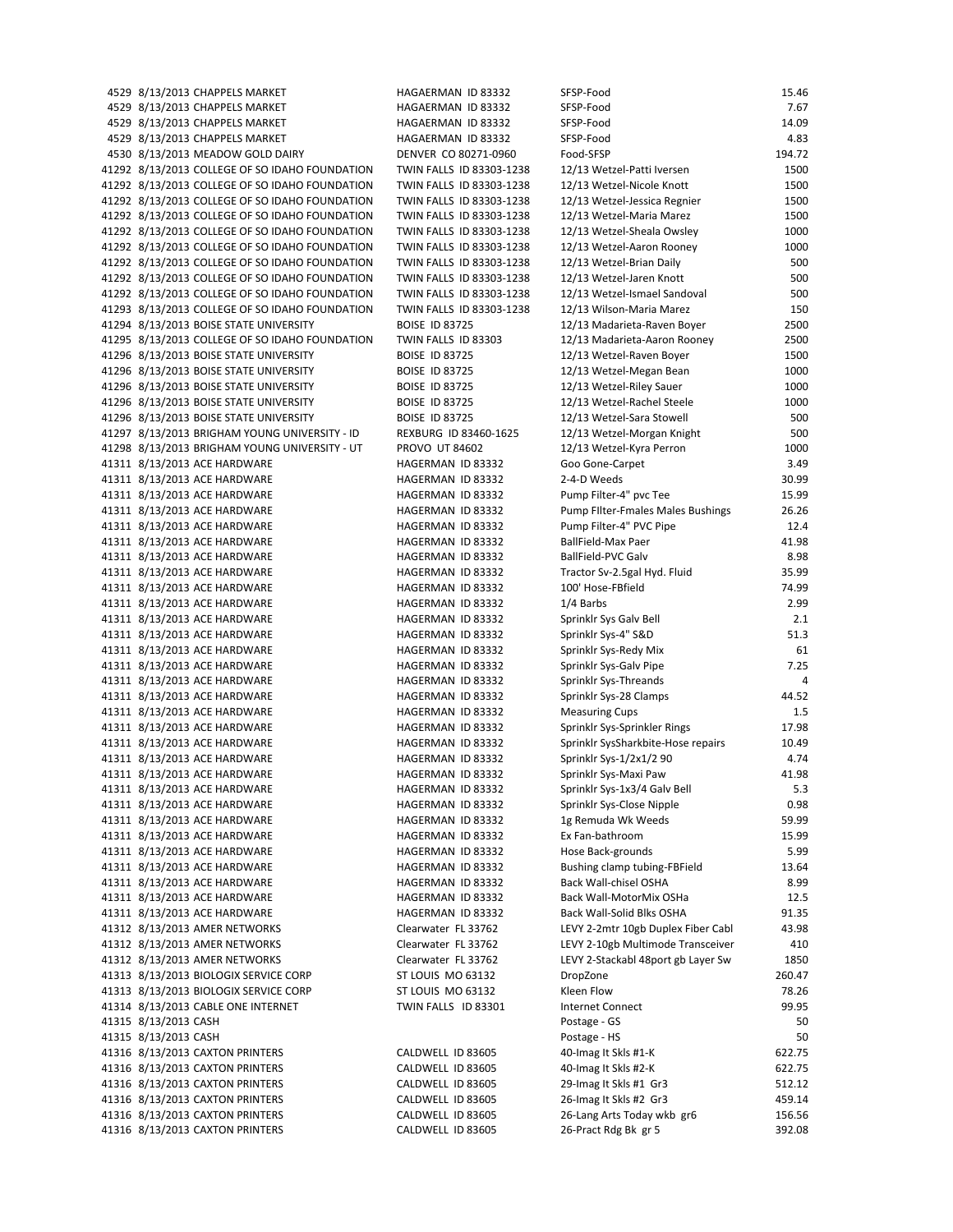41316 8/13/2013 CAXTON PRINTERS CALDWELL ID 83605 41316 8/13/2013 CAXTON PRINTERS CALDWELL ID 83605 41316 8/13/2013 CAXTON PRINTERS CALDWELL ID 83605 41317 8/13/2013 CENTURY LINK PHOENIX AZ 85038-9040 F 41318 8/13/2013 CENTURY LINK **PHOENIX AZ 85038-9040** P 41319 8/13/2013 CENTURY LINK **PHOENIX AZ 85038-9040** P 41320 8/13/2013 CITY OF HAGERMAN HAGERMAN ID 83332 41320 8/13/2013 CITY OF HAGERMAN 
HAGERMAN ID 83332 41320 8/13/2013 CITY OF HAGERMAN NETRAN HAGERMAN ID 83332 41320 8/13/2013 CITY OF HAGERMAN 
HAGERMAN ID 83332 41321 8/13/2013 COSTCO CREDIT CARD HB CAROL STREAM IL 60197-5859 H 41321 8/13/2013 COSTCO CREDIT CARD HB CAROL STREAM IL 60197-5859 41321 8/13/2013 COSTCO CREDIT CARD HB CAROL STREAM IL 60197-5859 41321 8/13/2013 COSTCO CREDIT CARD HB CAROL STREAM IL 60197-5859 41321 8/13/2013 COSTCO CREDIT CARD HB CAROL STREAM IL 60197-5859 41321 8/13/2013 COSTCO CREDIT CARD HB CAROL STREAM IL 60197-5859 41321 8/13/2013 COSTCO CREDIT CARD HB CAROL STREAM IL 60197-5859 41321 8/13/2013 COSTCO CREDIT CARD HB CAROL STREAM IL 60197-5859 41321 8/13/2013 COSTCO CREDIT CARD HB CAROL STREAM IL 60197-5859 A 41321 8/13/2013 COSTCO CREDIT CARD HB CAROL STREAM IL 60197-5859 41321 8/13/2013 COSTCO CREDIT CARD HB CAROL STREAM IL 60197-5859 41321 8/13/2013 COSTCO CREDIT CARD HB CAROL STREAM IL 60197-5859 U 41322 8/13/2013 COSTCO MEMBERSHIP SEATTLE WA 98124-1783 41322 8/13/2013 COSTCO MEMBERSHIP SEATTLE WA 98124-1783 41323 8/13/2013 EXCENT CORP ROSWELL GA 30075 41324 8/13/2013 GEM STATE PAPER TWIN FALLS ID 83303-0469 41325 8/13/2013 HAGERMAN HOMETOWN MART BLISS ID 83314 41325 8/13/2013 HAGERMAN HOMETOWN MART BLISS ID 83314 41325 8/13/2013 HAGERMAN HOMETOWN MART BLISS ID 83314 41325 8/13/2013 HAGERMAN HOMETOWN MART BLISS ID 83314 41325 8/13/2013 HAGERMAN HOMETOWN MART BLISS ID 83314 41326 8/13/2013 IDAHO POWER COMPANY BOISE ID 83721-0030 41326 8/13/2013 IDAHO POWER COMPANY BOISE ID 83721-0030 41326 8/13/2013 IDAHO POWER COMPANY BOISE ID 83721-0030 41326 8/13/2013 IDAHO POWER COMPANY BOISE ID 83721-0030 41326 8/13/2013 IDAHO POWER COMPANY BOISE ID 83721-0030 41326 8/13/2013 IDAHO POWER COMPANY BOISE ID 83721-0030 F 41327 8/13/2013 IT - INTEGRATED TECHNOLOGIES TWIN FALLS ID 83303-1843 C 41327 8/13/2013 IT - INTEGRATED TECHNOLOGIES TWIN FALLS ID 83303-1843 41327 8/13/2013 IT - INTEGRATED TECHNOLOGIES TWIN FALLS ID 83303-1843 C 41327 8/13/2013 IT - INTEGRATED TECHNOLOGIES TWIN FALLS ID 83303-1843 C 41327 8/13/2013 IT - INTEGRATED TECHNOLOGIES TWIN FALLS ID 83303-1843 C 41328 8/13/2013 TY JONES Jerome ID 83338 41329 8/13/2013 LOWE'S HOME IMPROVEMENT TWIN FALLS ID 83301 41329 8/13/2013 LOWE'S HOME IMPROVEMENT TWIN FALLS ID 83301 41329 8/13/2013 LOWE'S HOME IMPROVEMENT TWIN FALLS ID 83301 S 41329 8/13/2013 LOWE'S HOME IMPROVEMENT TWIN FALLS ID 83301 S 41329 8/13/2013 LOWE'S HOME IMPROVEMENT TWIN FALLS ID 83301 41329 8/13/2013 LOWE'S HOME IMPROVEMENT TWIN FALLS ID 83301 41329 8/13/2013 LOWE'S HOME IMPROVEMENT TWIN FALLS ID 83301 S 41329 8/13/2013 LOWE'S HOME IMPROVEMENT TWIN FALLS ID 83301 41329 8/13/2013 LOWE'S HOME IMPROVEMENT TWIN FALLS ID 83301 41329 8/13/2013 LOWE'S HOME IMPROVEMENT TWIN FALLS ID 83301 41329 8/13/2013 LOWE'S HOME IMPROVEMENT TWIN FALLS ID 83301 S 41329 8/13/2013 LOWE'S HOME IMPROVEMENT TWIN FALLS ID 83301 41330 8/13/2013 MOUNTAIN ALARM INC OGDEN UT 84412 HS 41331 8/13/2013 SDE-STATE DEPT OF EDUCATION BOISE ID 83750-0027 41332 8/13/2013 SDE-STATE DEPT OF EDUCATION BOISE ID 83750-0027 ID 41332 8/13/2013 SDE-STATE DEPT OF EDUCATION BOISE ID 83750-0027 Inst 41332 8/13/2013 SDE-STATE DEPT OF EDUCATION BOISE ID 83750-0027 41332 8/13/2013 SDE-STATE DEPT OF EDUCATION BOISE ID 83750-0027 41332 8/13/2013 SDE-STATE DEPT OF EDUCATION BOISE ID 83750-0027 Inst 41332 8/13/2013 SDE-STATE DEPT OF EDUCATION BOISE ID 83750-0027 41332 8/13/2013 SDE-STATE DEPT OF EDUCATION BOISE ID 83750-0027 41332 8/13/2013 SDE-STATE DEPT OF EDUCATION BOISE ID 83750-0027 41333 8/13/2013 US BANKCORP CARD SVCS INC FARGO ND 58125-6343 L 41333 8/13/2013 US BANKCORP CARD SVCS INC FARGO ND 58125-6343 L 41333 8/13/2013 US BANKCORP CARD SVCS INC FARGO ND 58125-6343 LEV

| 20-Pract Reg Bk gr 4                                         | 301.6           |
|--------------------------------------------------------------|-----------------|
| 26-Lang Arts Today gr5                                       | 150.07          |
| 26-Prac Rdg Bk gr6                                           | 392.08          |
| hone Chgs-GS                                                 | 335.42          |
| Phone Chgs-HS                                                | 437.39          |
| Phone Chgs                                                   | 10              |
| Nater Sewer-GS                                               | 110.18          |
| Nater Sewer-Gym<br>Nater Sewer-Ag                            | 99.63<br>68.28  |
| Nater Sewer-HS                                               | 60.24           |
| IS-HP 8600 + Fax/Prntr                                       | 249.99          |
| HP 8600 Rebate                                               | $-30$           |
| 3-1" Binders                                                 | 26.37           |
| 3-2" Binders                                                 | 32.97           |
| 1-3" Binders                                                 | 35.96           |
| 2-HP Toner                                                   | 241.96          |
| 3-KS Cutlery                                                 | 35.97           |
| 2-"9V" Battery                                               | 31.98           |
| AA & "AAA" Batteries                                         | 29.98           |
| 2-Post-It Notes                                              | 31.58           |
| 2-Vision Elite Pens                                          | 27.58           |
| Jniball Pens                                                 | 11.99           |
| 14 Annual Membership                                         | 82.5            |
| 14 Annual Membership                                         | 82.5            |
| orm Revision softw update                                    | 174.42          |
| /ectra Floor Finish                                          | 106.77          |
| uel-Ford Pickup <sup>-</sup>                                 | 40.01           |
| uel-Mower <del>-</del>                                       | 45.11           |
| uel-Case Loader<br>uel-Mower <del>-</del>                    | 15.53<br>40.68  |
| uel-Mower <del>-</del>                                       | 42.85           |
| ower-GS                                                      | 1491.86         |
| ower-Lites                                                   | 64.37           |
| ower-Gym                                                     | 171.49          |
| ower-HS                                                      | 1605.63         |
| ower-Ag                                                      | 149.14          |
| ower-Pumps                                                   | 292.04          |
| Copier Maint-HS                                              | 22              |
| Copier Maint-HS                                              | 33              |
| Copier Maint-SpEd                                            | 36.63           |
| Copier Maint-GS                                              | 22              |
| Copier Maint-HS                                              | 37.18           |
| unch-Art Tchr interview (Danner)                             | 35.5            |
| Sprinklr Sys-Tee                                             | 11.66           |
| Sprinklr Sys-Orbit Pop-ups                                   | 85.41           |
| Sprinklr Sys-Galv Pipe                                       | 32.84           |
| Spr Sys-Smpl Adj Gear<br>Spr Sys-Shutoff Conn Soli           | 44.88<br>30.36  |
| Spr Sys-Galvanized 90Degre                                   | 8.88            |
| Spr Sys-1/2" Swvl Joint El                                   | 8.04            |
| Spr Sys-LFA PBGH3                                            | 7.94            |
| Spr Sys-Galv Pipe                                            | 10              |
| Spr Sys-Tee Bushings                                         | 45.83           |
| Spr Sys-PVC Red Hot Blu Glu                                  | 15.84           |
| Spr Sys-Drp 4oz Purple Prime                                 | 11.31           |
| <b>HS-Fire &amp; Security Alarm Sys</b>                      | 203.7           |
| 14 Transp Assessment Fee                                     | 399.32          |
| d Sum Inst-H.Leija                                           | 100             |
| d Sum Inst-K. Jayo                                           | 100             |
| d Sum Inst-A. Beutler                                        | 100             |
| d Sum Inst-V. Owsley                                         | 100             |
| d Sum Inst-S. Daarud                                         | 100             |
| d Sum Inst-L. Silver                                         | 100             |
| d Sum Inst-R. Windes                                         | 100             |
| d Sum Inst-L. Arriaga                                        | 100             |
| EVY 1-Netgear Switch                                         | 321.27<br>101.3 |
| EVY 10-Linksys PA100 Pwr Adapter<br>EVY 17-Cisco 504G Phones | 1937.83         |
|                                                              |                 |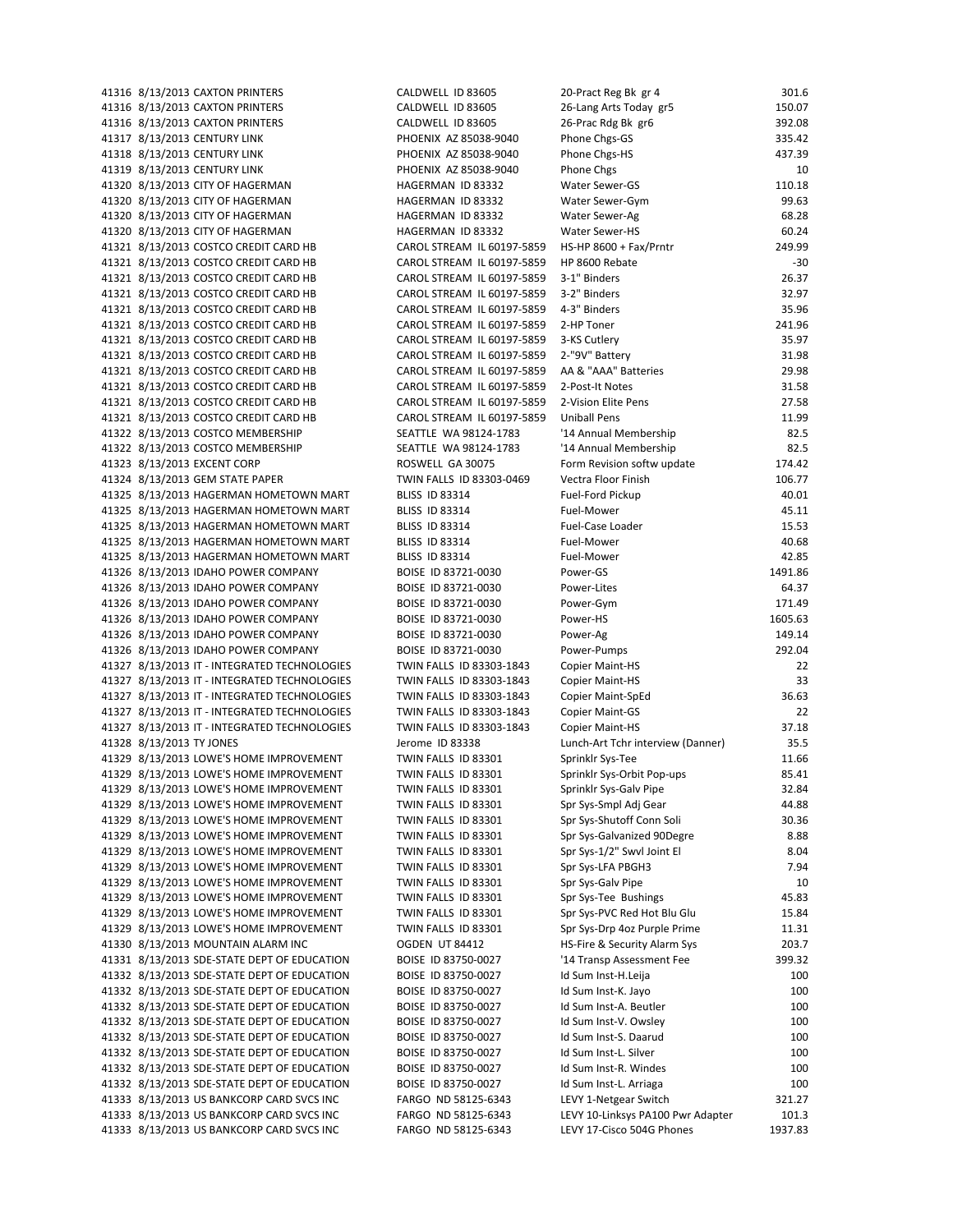41333 8/13/2013 US BANKCORP CARD SVCS INC FARGO ND 58125‐6343 LEVY 2‐Cyberpwr OR1500L Rack/Twr 599.98 41333 8/13/2013 US BANKCORP CARD SVCS INC FARGO ND 58125‐6343 LEVY 2‐Cyberpwr OR2200 Rack/Twr 799.98 41333 8/13/2013 US BANKCORP CARD SVCS INC FARGO ND 58125-6343 LEVY 3-Ubiquiti UniFi WiFI Sys 709.47 41333 8/13/2013 US BANKCORP CARD SVCS INC FARGO ND 58125-6343 LEVY-Q-See 12 Security Cameras 635.99 41333 8/13/2013 US BANKCORP CARD SVCS INC FARGO ND 58125‐6343 Lunch‐Ty Snake River Grill 10 41333 8/13/2013 US BANKCORP CARD SVCS INC FARGO ND 58125-6343 LEVY 2-Cisco 525G Phones 437.98 41334 8/13/2013 VERIZON WIRELESS BELLEVUE WA 98009 Cell Phone‐Dan Knapp 52.4 41334 8/13/2013 VERIZON WIRELESS BELLEVUE WA 98009 Cell Phone‐Matt Cottam 52.4 41334 8/13/2013 VERIZON WIRELESS BELLEVUE WA 98009 Cell Phone-AJ Perkins 52.4 41334 8/13/2013 VERIZON WIRELESS BELLEVUE WA 98009 Cell Phone-Mark Kress 52.4 41334 8/13/2013 VERIZON WIRELESS BELLEVUE WA 98009 Cell Phone‐Kevin Cato 52.4 41334 8/13/2013 VERIZON WIRELESS BELLEVUE WA 98009 Cell Phone‐Ty Jones 52.4 41334 8/13/2013 VERIZON WIRELESS BELLEVUE WA 98009 Cell Phone‐Ben Donaldson 52.4 41335 8/13/2013 WWS-WESTERN WASTE SERVICES Jerome ID 83338 Rental Charge-Waste Containers 166.84 41349 8/20/2013 STANDARD INSURANCE CO. PORTLAND OR 97228‐6367 Standard‐Life ‐ 08‐2013 41.69 41349 8/20/2013 STANDARD INSURANCE CO. PORTLAND OR 97228-6367 Standard-Life - 08-2013 54.76 41349 8/20/2013 STANDARD INSURANCE CO. PORTLAND OR 97228‐6367 Standard‐Life ‐ 08‐2013 7.95 41349 8/20/2013 STANDARD INSURANCE CO. PORTLAND OR 97228‐6367 Standard‐Life ‐ 08‐2013 4 41349 8/20/2013 STANDARD INSURANCE CO. PORTLAND OR 97228‐6367 Standard‐Life ‐ 08‐2013 4.61 41349 8/20/2013 STANDARD INSURANCE CO. PORTLAND OR 97228‐6367 Standard‐Life ‐ 08‐2013 4 41349 8/20/2013 STANDARD INSURANCE CO. PORTLAND OR 97228‐6367 Standard‐Life ‐ 08‐2013 11.62 41349 8/20/2013 STANDARD INSURANCE CO. PORTLAND OR 97228‐6367 Standard‐Life ‐ 08‐2013 3.58 41349 8/20/2013 STANDARD INSURANCE CO. PORTLAND OR 97228‐6367 Standard‐Life ‐ 08‐2013 1.21 41349 8/20/2013 STANDARD INSURANCE CO. PORTLAND OR 97228‐6367 Standard‐Life ‐ 08‐2013 6.67 41349 8/20/2013 STANDARD INSURANCE CO. PORTLAND OR 97228‐6367 Standard‐Life ‐ 08‐2013 6.66 41349 8/20/2013 STANDARD INSURANCE CO. PORTLAND OR 97228‐6367 Standard‐Life ‐ 08‐2013 13.7 41349 8/20/2013 STANDARD INSURANCE CO. PORTLAND OR 97228‐6367 Standard‐Life ‐ 08‐2013 1.31 41349 8/20/2013 STANDARD INSURANCE CO. PORTLAND OR 97228‐6367 Standard‐Life ‐ 08‐2013 0.31 41349 8/20/2013 STANDARD INSURANCE CO. PORTLAND OR 97228‐6367 Standard‐Life ‐ 08‐2013 4.06 41349 8/20/2013 STANDARD INSURANCE CO. PORTLAND OR 97228‐6367 Standard‐Life ‐ 08‐2013 14.46 41349 8/20/2013 STANDARD INSURANCE CO. PORTLAND OR 97228‐6367 Standard‐Life ‐ 08‐2013 2.86 41349 8/20/2013 STANDARD INSURANCE CO. PORTLAND OR 97228‐6367 Standard‐Life ‐ 08‐2013 0.55 41351 8/27/2013 CASH Cash‐Postage GS 65 41351 8/27/2013 CASH Cash‐Postage HS Cash‐Postage HS Cash‐Postage HS Cash‐Postage HS C 41352 8/27/2013 SDE-STATE DEPT OF EDUCATION BOISE ID 83750-0027 fingerprints-Jill Hosman 40 41352 8/27/2013 SDE-STATE DEPT OF EDUCATION BOISE ID 83750-0027 Fingerprints-Jamie Yore 40 41353 8/29/2013 US POSTMASTER HAGERMAN ID 83332 \*\*\*VOID\*\*\* 0 41354 8/29/2013 BOISE STATE UNIVERSITY BOISE ID 83725 12/13 Wetzel-Ismael Sandoval 500 41355 8/29/2013 US POSTMASTER HAGERMAN ID 83332 Bulk Newsletter-Aug/Sep13 136.35 41356 8/23/2013 ID HIGH SCH ACTIVITIES IHSAA BOISE ID 83704 Girls Soccer/Bliss Activity Fee 25 41356 8/23/2013 ID HIGH SCH ACTIVITIES IHSAA BOISE ID 83704 Football Activity Fee 25 41356 8/23/2013 ID HIGH SCH ACTIVITIES IHSAA BOISE ID 83704 Activity Card-Mark Daily 35 41356 8/23/2013 ID HIGH SCH ACTIVITIES IHSAA BOISE ID 83704 Activity Card-Mark Kress 35 41356 8/23/2013 ID HIGH SCH ACTIVITIES IHSAA BOISE ID 83704 Activity Card-Bette Reed 35 41356 8/23/2013 ID HIGH SCH ACTIVITIES IHSAA BOISE ID 83704 Activity Card‐Kevin Cato 35 41356 8/23/2013 ID HIGH SCH ACTIVITIES IHSAA BOISE ID 83704 Activity Card-Matt Cottam 35 41356 8/23/2013 ID HIGH SCH ACTIVITIES IHSAA BOISE ID 83704 Activity Card-Brett Arriaga 35 41356 8/23/2013 ID HIGH SCH ACTIVITIES IHSAA BOISE ID 83704 Activity Card-Lonnie Funkhsr 35 41356 8/23/2013 ID HIGH SCH ACTIVITIES IHSAA BOISE ID 83704 Activity Card‐Joe Keeney 35 41356 8/23/2013 ID HIGH SCH ACTIVITIES IHSAA BOISE ID 83704 Girls Basketball Activity Fee 25 41356 8/23/2013 ID HIGH SCH ACTIVITIES IHSAA BOISE ID 83704 Activity Card-Phil Gossi 35 41356 8/23/2013 ID HIGH SCH ACTIVITIES IHSAA BOISE ID 83704 Boys Basketball Activity Fee 25 41356 8/23/2013 ID HIGH SCH ACTIVITIES IHSAA BOISE ID 83704 Activity Card-Dan Knapp 35 41356 8/23/2013 ID HIGH SCH ACTIVITIES IHSAA BOISE ID 83704 Wrestling/Wendell Activity Fee 25 41356 8/23/2013 ID HIGH SCH ACTIVITIES IHSAA BOISE ID 83704 Activity Card-Terry Mode 35 41356 8/23/2013 ID HIGH SCH ACTIVITIES IHSAA BOISE ID 83704 Cheerleading Activity Fee 25 41356 8/23/2013 ID HIGH SCH ACTIVITIES IHSAA BOISE ID 83704 13/14 Annual Membrshp Fee 150 41356 8/23/2013 ID HIGH SCH ACTIVITIES IHSAA BOISE ID 83704 Boys Track Activity Fee 25 41356 8/23/2013 ID HIGH SCH ACTIVITIES IHSAA BOISE ID 83704 Girls Track Activity Fee 25 41356 8/23/2013 ID HIGH SCH ACTIVITIES IHSAA BOISE ID 83704 Boys Golf Activity Fee 25 41356 8/23/2013 ID HIGH SCH ACTIVITIES IHSAA BOISE ID 83704 Activity Card-Katie Knight 35 41356 8/23/2013 ID HIGH SCH ACTIVITIES IHSAA BOISE ID 83704 Activity Card-Amber Fouts 35 41356 8/23/2013 ID HIGH SCH ACTIVITIES IHSAA BOISE ID 83704 Activity Card-Sharlene Taylor 35 41356 8/23/2013 ID HIGH SCH ACTIVITIES IHSAA BOISE ID 83704 Activity Card-LaChelle Taylor 35 41356 8/23/2013 ID HIGH SCH ACTIVITIES IHSAA BOISE ID 83704 Activity Card-Troy Easterday 35 41356 8/23/2013 ID HIGH SCH ACTIVITIES IHSAA BOISE ID 83704 Boys Cross Country Activity Fee 25

41333 8/13/2013 US BANKCORP CARD SVCS INC FARGO ND 58125‐6343 Flwrs‐Kress dad's funeral 45 41356 8/23/2013 ID HIGH SCH ACTIVITIES IHSAA BOISE ID 83704 Girls Cross Country Activity Fee 25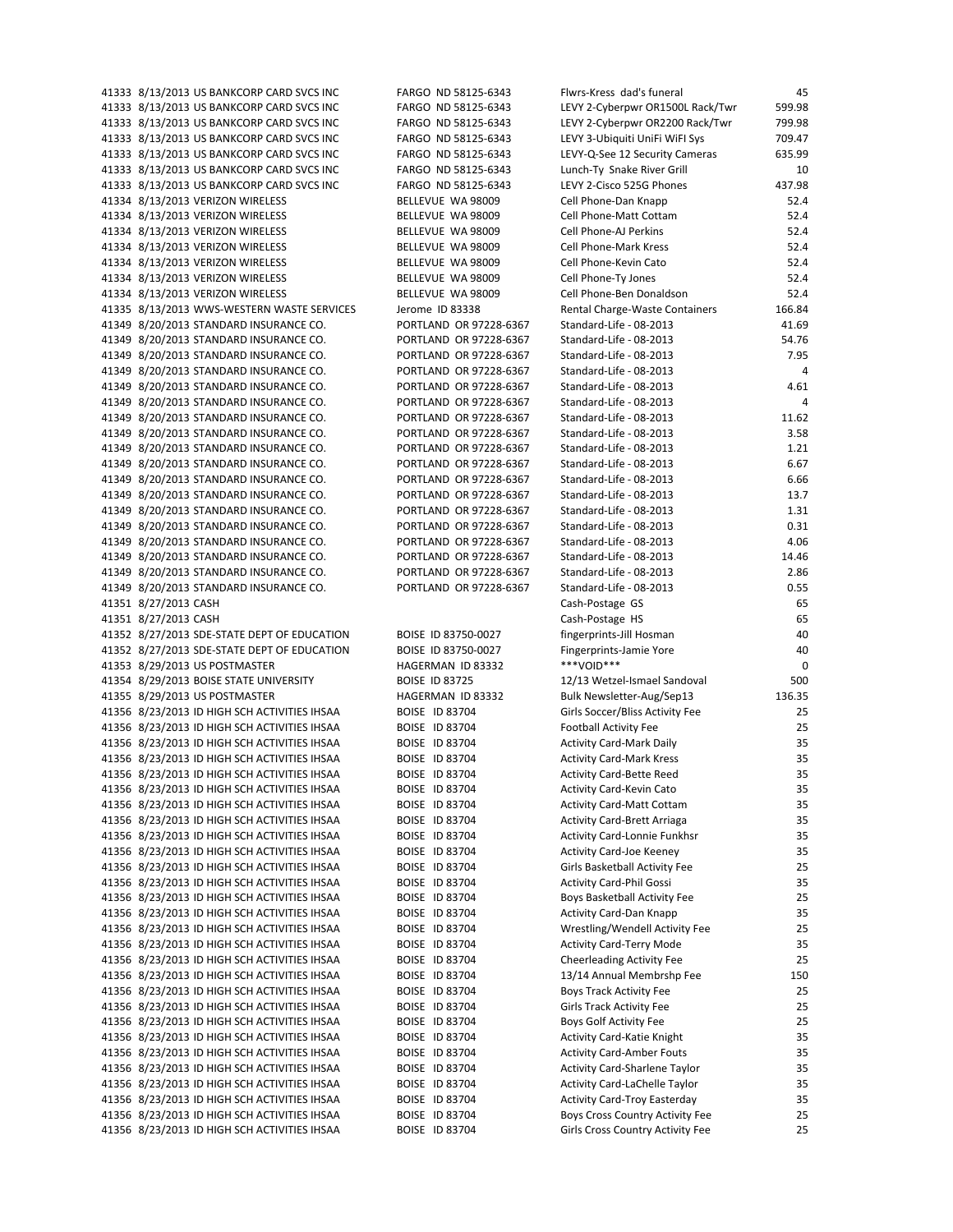|           |      | 41356 8/23/2013 ID HIGH SCH ACTIVITIES IHSAA | BOISE ID 83704        |              | Boys Soccer/Bliss Activity Fee     | 25      |       |
|-----------|------|----------------------------------------------|-----------------------|--------------|------------------------------------|---------|-------|
|           |      | 41356 8/23/2013 ID HIGH SCH ACTIVITIES IHSAA | BOISE ID 83704        |              | Girls Golf Activity Fee            | 25      |       |
|           |      | 41356 8/23/2013 ID HIGH SCH ACTIVITIES IHSAA | BOISE ID 83704        |              | <b>Volleyball Activity Fee</b>     | 25      |       |
|           |      | 41356 8/23/2013 ID HIGH SCH ACTIVITIES IHSAA | BOISE ID 83704        |              | Activity Card-K.Emerson            | 35      |       |
|           |      | 41356 8/23/2013 ID HIGH SCH ACTIVITIES IHSAA | BOISE ID 83704        |              | Activity Card-Kim White            | 35      |       |
|           |      | 41356 8/23/2013 ID HIGH SCH ACTIVITIES IHSAA | BOISE ID 83704        |              | <b>Activity Card-Harry DeWolfe</b> | 35      |       |
|           |      | 41356 8/23/2013 ID HIGH SCH ACTIVITIES IHSAA | BOISE ID 83704        |              | <b>Activity Card-Chuck Steele</b>  | 35      |       |
|           |      | 41357 8/20/2013 BLUE CROSS OF IDAHO          | BOISE ID 83707-0948   |              | Blue Cross - 08-2013               | 636.52  |       |
|           |      | 41357 8/20/2013 BLUE CROSS OF IDAHO          | BOISE ID 83707-0948   |              | Blue Cross - 08-2013               | 552.1   |       |
|           |      |                                              | BOISE ID 83707-0948   |              | Blue Cross - 08-2013               |         |       |
|           |      | 41357 8/20/2013 BLUE CROSS OF IDAHO          |                       |              |                                    | 745.34  |       |
|           |      | 41357 8/20/2013 BLUE CROSS OF IDAHO          | BOISE ID 83707-0948   |              | Blue Cross - 08-2013               | 1877.62 |       |
|           |      | 41357 8/20/2013 BLUE CROSS OF IDAHO          | BOISE ID 83707-0948   |              | Blue Cross - 08-2013               | 42.73   |       |
|           |      | 41357 8/20/2013 BLUE CROSS OF IDAHO          | BOISE ID 83707-0948   |              | Blue Cross - 08-2013               | 560.81  |       |
|           |      | 41357 8/20/2013 BLUE CROSS OF IDAHO          | BOISE ID 83707-0948   |              | Blue Cross - 08-2013               | 394.36  |       |
|           |      | 41357 8/20/2013 BLUE CROSS OF IDAHO          | BOISE ID 83707-0948   |              | Blue Cross - 08-2013               | 3546.5  |       |
|           |      | 41357 8/20/2013 BLUE CROSS OF IDAHO          | BOISE ID 83707-0948   |              | Blue Cross - 08-2013               | 149.77  |       |
|           |      | 41357 8/20/2013 BLUE CROSS OF IDAHO          | BOISE ID 83707-0948   |              | Blue Cross - 08-2013               | 122.78  |       |
|           |      | 41357 8/20/2013 BLUE CROSS OF IDAHO          | BOISE ID 83707-0948   |              | Blue Cross - 08-2013               | 358.86  |       |
|           |      | 41357 8/20/2013 BLUE CROSS OF IDAHO          | BOISE ID 83707-0948   |              | Blue Cross - 08-2013               | 75.57   |       |
|           |      | 41357 8/20/2013 BLUE CROSS OF IDAHO          | BOISE ID 83707-0948   |              | Blue Cross - 08-2013               | 5933.73 |       |
|           |      | 41357 8/20/2013 BLUE CROSS OF IDAHO          | BOISE ID 83707-0948   |              | Blue Cross - 08-2013               | 1067.34 |       |
|           |      | 41357 8/20/2013 BLUE CROSS OF IDAHO          | BOISE ID 83707-0948   |              | Blue Cross - 08-2013               | 552.1   |       |
|           |      | 41357 8/20/2013 BLUE CROSS OF IDAHO          | BOISE ID 83707-0948   |              | Blue Cross - 08-2013               | 552.1   |       |
|           |      |                                              |                       |              |                                    |         |       |
|           |      | 41357 8/20/2013 BLUE CROSS OF IDAHO          | BOISE ID 83707-0948   |              | Blue Cross - 08-2013               | 1051.07 |       |
|           |      | 41358 8/20/2013 HAGERMAN JNT SCH DISTRIC 233 | HAGERMAN ID 83332     |              | IRS-Fica - 08-2013                 | 1955.93 |       |
|           |      | 41359 8/20/2013 HAGERMAN JNT SCH DISTRIC 233 | HAGERMAN ID 83332     |              | <b>Teflon Tape green</b>           | 1.29    |       |
|           |      | 41359 8/20/2013 HAGERMAN JNT SCH DISTRIC 233 | HAGERMAN ID 83332     |              | Music rm                           | 31      |       |
|           |      | 41359 8/20/2013 HAGERMAN JNT SCH DISTRIC 233 | HAGERMAN ID 83332     |              | <b>PVC</b>                         | 5.7     |       |
|           |      | 41359 8/20/2013 HAGERMAN JNT SCH DISTRIC 233 | HAGERMAN ID 83332     |              | Rep-#5 A/C                         | 23.17   |       |
|           |      | 41359 8/20/2013 HAGERMAN JNT SCH DISTRIC 233 | HAGERMAN ID 83332     |              | green house reparis                | 5.98    |       |
|           |      | 41359 8/20/2013 HAGERMAN JNT SCH DISTRIC 233 | HAGERMAN ID 83332     |              | Green house rep                    | 36.17   |       |
|           |      | 41359 8/20/2013 HAGERMAN JNT SCH DISTRIC 233 | HAGERMAN ID 83332     |              | <b>Potting Soil</b>                | 25.98   |       |
|           |      | 41359 8/20/2013 HAGERMAN JNT SCH DISTRIC 233 | HAGERMAN ID 83332     |              | 4-Storage Bins                     | 23.96   |       |
|           |      | 41359 8/20/2013 HAGERMAN JNT SCH DISTRIC 233 | HAGERMAN ID 83332     |              | 1-Bl Alum Screen                   | 10.99   |       |
|           |      | 41359 8/20/2013 HAGERMAN JNT SCH DISTRIC 233 | HAGERMAN ID 83332     |              | Old Gym rep pvc/male               | 15.62   |       |
|           |      | 41359 8/20/2013 HAGERMAN JNT SCH DISTRIC 233 | HAGERMAN ID 83332     |              | Sprayer rep                        | 33.55   |       |
|           |      | 41359 8/20/2013 HAGERMAN JNT SCH DISTRIC 233 | HAGERMAN ID 83332     |              | 12-rain buds fbfield               | 251.88  |       |
|           |      |                                              |                       |              |                                    |         |       |
|           |      | 41359 8/20/2013 HAGERMAN JNT SCH DISTRIC 233 | HAGERMAN ID 83332     |              | gym repairs caulking               | 13.98   |       |
|           |      | 41359 8/20/2013 HAGERMAN JNT SCH DISTRIC 233 | HAGERMAN ID 83332     |              | fbfield repairs                    | 22.48   |       |
|           |      | 41359 8/20/2013 HAGERMAN JNT SCH DISTRIC 233 | HAGERMAN ID 83332     |              | Poly red                           | 16.14   |       |
|           |      | 41359 8/20/2013 HAGERMAN JNT SCH DISTRIC 233 | HAGERMAN ID 83332     |              | Snaps                              | 6.58    |       |
|           |      | 41359 8/20/2013 HAGERMAN JNT SCH DISTRIC 233 | HAGERMAN ID 83332     |              | Hauser rm                          | 4.9     |       |
|           |      | 41359 8/20/2013 HAGERMAN JNT SCH DISTRIC 233 | HAGERMAN ID 83332     |              | 2-1x8 8ft                          | 13.8    |       |
|           |      | 41359 8/20/2013 HAGERMAN JNT SCH DISTRIC 233 | HAGERMAN ID 83332     |              | 2-2x4 8ft                          | 6       |       |
|           |      | 41359 8/20/2013 HAGERMAN JNT SCH DISTRIC 233 | HAGERMAN ID 83332     |              | washers brckt bolts                | 39.89   |       |
|           |      | 41359 8/20/2013 HAGERMAN JNT SCH DISTRIC 233 | HAGERMAN ID 83332     |              | 50 ft Cord                         | 33.99   |       |
|           |      | 41359 8/20/2013 HAGERMAN JNT SCH DISTRIC 233 | HAGERMAN ID 83332     |              | Vacuum rep-cord                    | 32.99   |       |
|           |      | 41359 8/20/2013 HAGERMAN JNT SCH DISTRIC 233 | HAGERMAN ID 83332     |              | Wasp Spray                         | 19.47   |       |
|           |      | 41359 8/20/2013 HAGERMAN JNT SCH DISTRIC 233 | HAGERMAN ID 83332     |              | Whie Boards                        | 2.99    |       |
|           |      | 41360 8/20/2013 AMER NETWORKS                | Clearwater FL 33762   |              | LEVY-Frt on Stackable Port         | 40      |       |
|           |      | 41362 8/20/2013 BARNES & NOBLE BOOKSELLERS   | ATLANTA GA 31193-0455 |              | <b>BOOKS-LIBR</b>                  | 327.75  |       |
|           |      |                                              |                       |              |                                    |         |       |
| Check#    | Date | Name                                         | GrossPay              |              | City                               | State   | Zip   |
| drct-dpst |      | 8/20/2013 ALLEN MELISSA K                    |                       |              | <b>2889 BUHL</b>                   | ID      | 83316 |
| drct-dpst |      | 8/20/2013 BARNES CORAL ANN                   |                       |              | 2049.72 HAGERMAN                   | ID      | 83332 |
| drct-dpst |      | 8/20/2013 BEUTLER ANGELA E                   |                       |              | 2541.67 HAGERMAN                   | ID      | 83332 |
| drct-dpst |      | 8/20/2013 BOLDUC CHRISTINA J                 |                       |              | 1985.13 HAGERMAN                   | ID      | 83332 |
| drct-dpst |      | 8/20/2013 BRILES MARY C                      |                       | 3952.25 BUHL |                                    | ID      | 83316 |
| drct-dpst |      | 8/20/2013 BROWN AMY A                        |                       |              | 952.88 HAGERMAN                    | ID      | 83332 |
| drct-dpst |      | 8/20/2013 CATO KEVIN M                       |                       |              | 3647.25 HAGERMAN                   | ID      | 83332 |
| drct-dpst |      | 8/20/2013 CHAPMAN TERESA L                   |                       |              | 913.5 HAGERMAN                     | ID      | 83332 |
| drct-dpst |      | 8/20/2013 CORBRIDGE ARLYNDA R                |                       |              | 716.3 HAGERMAN                     | ID      | 83332 |
| drct-dpst |      | 8/20/2013 COTTAM MATTHEW S                   |                       |              | 5383.76 HAGERMAN                   | ID      | 83332 |
| drct-dpst |      | 8/20/2013 DAARUD SHERMA                      |                       |              | 3952.25 TWIN FALLS                 | ID      | 83301 |
|           |      |                                              |                       |              |                                    |         |       |
| drct-dpst |      | 8/20/2013 DONALDSON BENJAMIN D               |                       |              | 2603.08 GOODING                    | ID      | 83330 |
| drct-dpst |      | 8/20/2013 EASTERDAY TROY W                   |                       |              | 3176.92 JEROME                     | ID      | 83338 |
| drct-dpst |      | 8/20/2013 EASTON ANNELIESE E                 |                       |              | 630 HAGERMAN                       | ID      | 83332 |
| drct-dpst |      | 8/20/2013 FUNKHOUSER LONNIE                  |                       |              | 3054.58 HAGERMAN                   | ID      | 83332 |
| drct-dpst |      | 8/20/2013 GOSSI NANCY K                      |                       |              | 1515.25 HAGERMAN                   | ID      | 83332 |